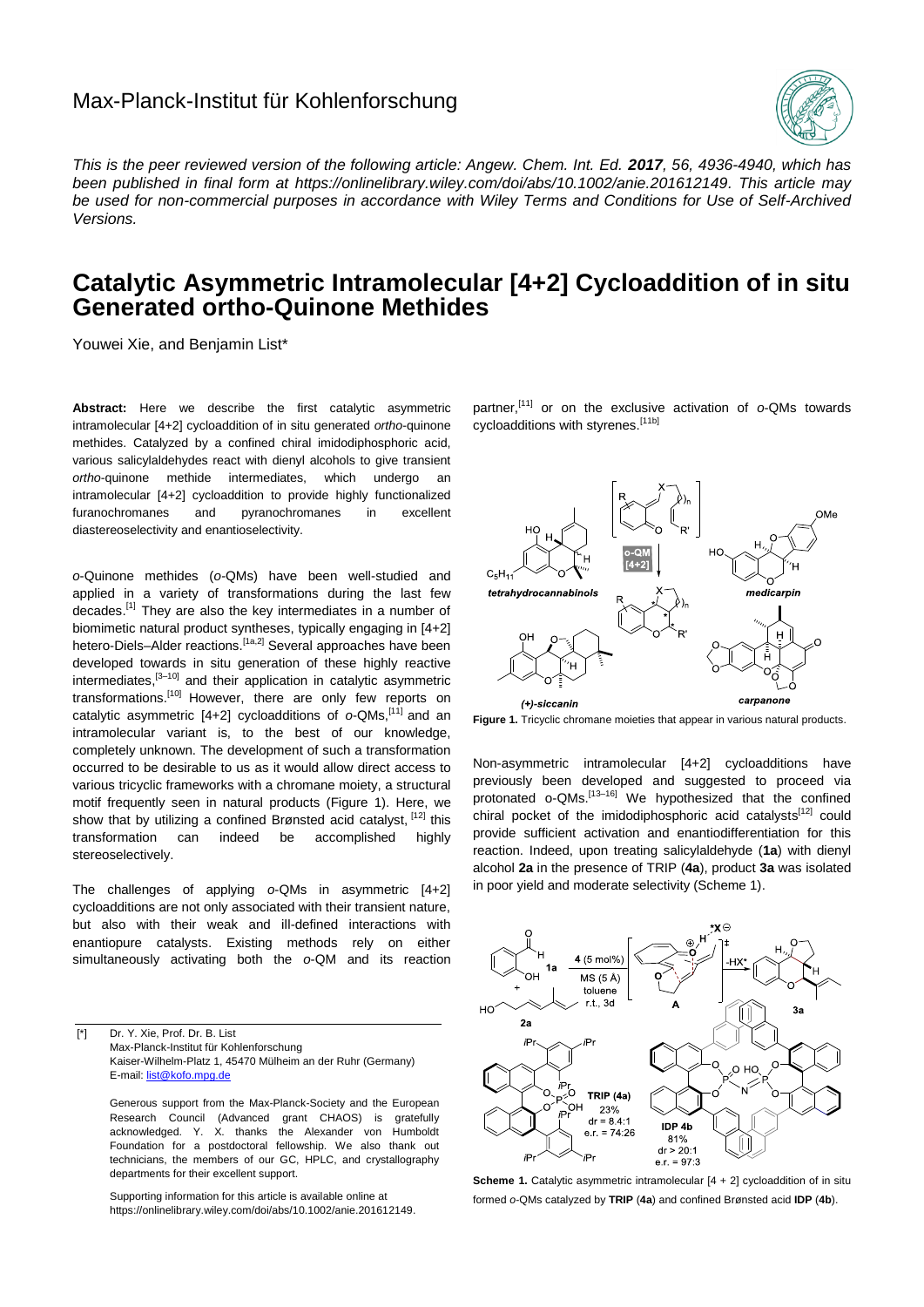However, significantly improved yield and selectivity could be achieved by using imidodiphosphoric acid catalyst **4b**, which catalyzed the reaction efficiently to give **3a** as the only isolable product in 81% NMR yield with an excellent enantiomeric ratio of 97:3. The enantiomeric ratio could be further increased to 99:1 by using cyclohexane as a solvent (see Supporting Information for more details of catalyst and reaction condition optimization). The application of a dienyl alcohol such as **2a** was crucial for high reactivity and selectivity, and switching to other homoallylic alcohols with isolated alkene moieties led to significantly reduced reactivity and selectivity (Table S6).

**Table 1.** [4 + 2] Cycloaddition of different salicylaldehyde derivatives.<sup>[a]</sup>



[a] Reactions were performed using catalyst **4b** (5 mol%), 1.05 equiv. of aldehyde **1**, 1.0 equiv. of diene **2a** and 5Å molecular sieves (0.3 g/mmol) in cyclohexane (0.1 M), at r.t. for the indicated period of time, isolated yields, d.r. > 20:1 for all substrates shown.

With the optimized reaction condition in hand, we next explored the scope of this reaction (Table 1). A variety of commercially available salicylaldehyde derivatives were tested using 5 mol% of catalyst **4b**. Electron-neutral (**1a, 1d**), electron-rich (**1b**), electron-poor (**1c**) and sterically bulky substituent (**1g**) were all tolerated at the 5-position of the aromatic ring, and the corresponding products were obtained in good yields with excellent diastereo- and enantioselectivity. Substituents at the 3and 4-positions (**1e**, **1f**, **1m**) are well tolerated as well. Halogenated (**3h**–**3j**) and dihalogenated (**3k**, **3l**) products could also be obtained in good yields and excellent selectivity, suggesting further functionalizations of the aromatic ring to be possible. Only a substrate with substitution at the 6-position did not provide the corresponding product in detectable amount (**3n**). The absolute configuration of product **3h** was unambiguously assigned by single-crystal X-ray analysis while that of the others was assigned by analogy (Table 1 and Figure S1).<sup>[19]</sup> temperature (see the Supporting Information).

We also explored several dienyl alcohols with different substitution patterns (Table 2). Substrates with less substitution (**2b**), longer alkyl chain substituents (**2c**, **2d**), or an aromatic substituent (**2e**) were all well tolerated. When the distant alkene was part of a ring (**2f**), tetracyclic product **5f** could be obtained in good yield and excellent selectivity. The distant alkene could also be replaced by a phenyl group (**2g**), and the corresponding product **5g** was obtained in excellent selectivity. Furthermore, this method was equally efficient in the synthesis of a pyranochromane, and product **5h** was isolated as the only product in good yield and excellent selectivity when the homolog of **2a**, **2h** was used. A dienyl alcohol with a terminal alkene was



[a] Reactions were performed using catalyst **4b** (5 mol%), 1.05 equivalent of **1a**, 1.0 equivalent of **2** and 5Å molecular sieves (0.3 g/mmol) in cyclohexane (0.1 M), at room temperature for the indicated period of time, isolated yields, d.r. > 20:1 for all substrates shown. [b] The starting dienyl alcohol was enantiomerically pure and the absolute configuration is indicated in the product.

not suitable as substrate since the corresponding product was formed at extremely low reaction rate, even at elevated temperature (see the Supporting Information).

Structurally more complex furanochromanes could be obtained when enantiomerically enriched chiral dienyl alcohols were used. A "match" and "mismatch" effect was observed for these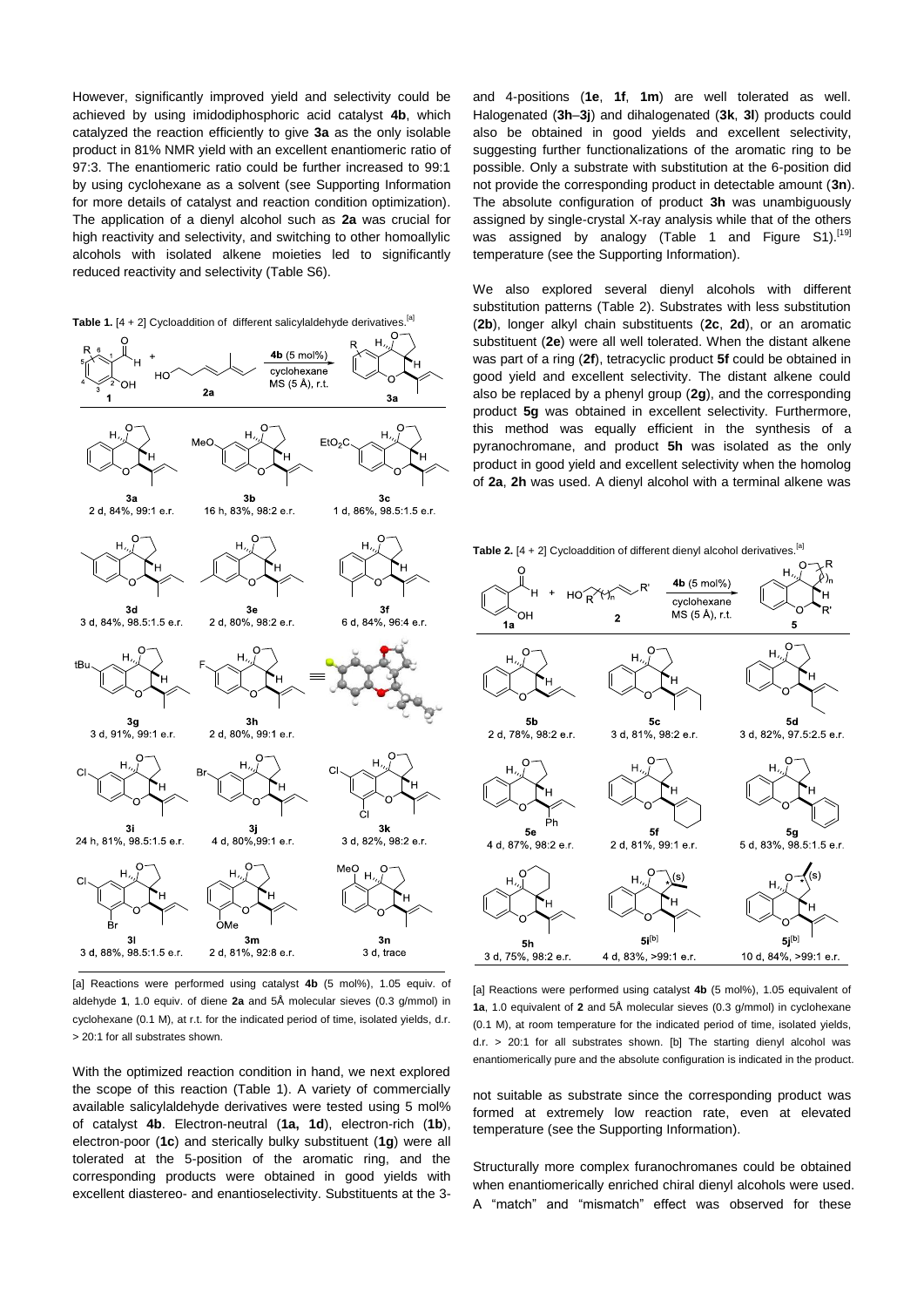substrates depending on the absolute configuration of the chiral dienyl alcohol starting material. In the matched case, the corresponding product was formed in excellent diastereoselectivity (**5i**, **5j** in table 2), while in the mismatched case, the corresponding product was obtained with moderate diastereoselectivity (**5i'**, **5j'** in table S7). In both cases, no erosion of enantiopurity was observed, and the products were observed with the same level of enantiopurity as their starting alcohols. When an achiral catalyst was used, a complex mixture of four to eight diastereomers was obtained, again supporting the excellent control enabled by confined acid catalyst **4b** in activating *o*-QMs for stereoselective transformations (see table S7 in the Supporting Information).

Encouraged by these results we next explored the possibility of developing a diastereoselective and enantioselective synthesis of furanochromanes from racemic chiral dienyl alchohols via kinetic resolution (KR). Indeed, as shown in Scheme 2, chiral alcohols (*rac*)-**2i** or (*rac*)-**2j** were exposed to the reaction condition and after approximately 50% conversion, products **5i** or **5j** were obtained in good yield with excellent enantioselectivity and moderate to good diastereoselectivity. The minor diastereomers **5i'** and **5j'** were also obtained with excellent enantioselectivity.



**Scheme 2.** Catalytic asymmetric intramolecular [4+2] cycloadditions of racemic dienyl alcohols via kinetic resolution (KR).

A plausible mechanism is suggested in Scheme 3 for the reaction between salicylaldehyde (**1a**) and alcohol **2** catalyzed by confined acid **4b**. A dehydrative condensation of the two starting materials generates oxocarbenium ion **I**, a resonance structure of *ortho*-quinone methide **II**. Intermediate **II** within the chiral confinement pocket of catalyst **4b** provides the desired activation towards the highly diastereoselective and enantioselective [4+2] cycloaddition to deliver product **5** (path a). An alternative stepwise pathway that involves a vinylogous Prins cyclization followed by intramolecular trapping of the cationic intermediate **III** by the phenol OH group can also be envisioned (path b). $[20]$ 

To gain more information on the reaction mechanism, we reacted aldehyde **1a** with homoallylic alcohol *cis*-**2g**. While *trans*-**2g** gave the corresponding *trans*-product **5g** in excellent diastereo- and enantioselectivity (Table 2), cis-**2g** gave a mixture of *cis*-products **5g'** and **5g''** in moderate enantioselectivity (Scheme 4). Accordingly the stereochemical relationship of the C-C double bond was stereospecifically transferred into product in both cases (see scheme S1 in the Supporting Information). This result is consistent with the suggested concerted path a, even though stepwise path b cannot be entirely ruled out at this point.



**Scheme 3.** Proposed mechanism of the catalytic asymmetric intramolecular [4+2] cycloaddition catalyzed by chiral imidodiphosphoric acid **4b**. (**HX\*** = catalyst **4b**)



**Scheme 4.** Cycloaddition of aldehyde **1a** with *cis*-**2g**.

In summary, we have developed the first catalytic asymmetric intramolecular [4+2] cycloadditions of *o*-QMs. Our method allows fast access to a variety of highly functionalized furanochromane and pyranochromane derivatives. Diastereo- and enantioselective synthesis via kinetic resolution is possible when using racemic chiral dienyl alcohols. The high diastereo- and enantioselectivity observed in this reaction is a result of the activation of *ortho*-quinone methide intermediate in the confined chiral pocket of **IDP** catalyst **4b**. Even compared to the previously developed non-asymmetric variants, our method has a very broad substrate scope and the resulting products are functionalized for further elaboration. We envisage that this method can be applied in the asymmetric synthesis of a variety of useful natural products. Research along these lines is currently going on in our laboratory and will be reported in due course.

**Keywords:** hetero-Diels–Alder reaction • [4+2] cycloaddition • *ortho*-quinone methide • organocatalysis • confined Brønsted acid

[1] Selected reviews of *o*-QMs: a) N. J. Willis, C. D. Bray, *Chem. Eur. J.* **2012**, *18*, 9160–9173; b) T. P. Pathak, M. S. Sigman, *J. Org. Chem.* **2011**, *76*, 9210–9215; c) S. B. Berreira, F. d. C. da Silva, A. C. Pinto, D. T. G. Gonzaga, V. F. Ferreira, *J. Heterocycl. Chem.* **2009**, *46*, 1080– 1097; d) Quinone Methides (Eds.: E. Rokita), Wiley, New York, 2009, p.